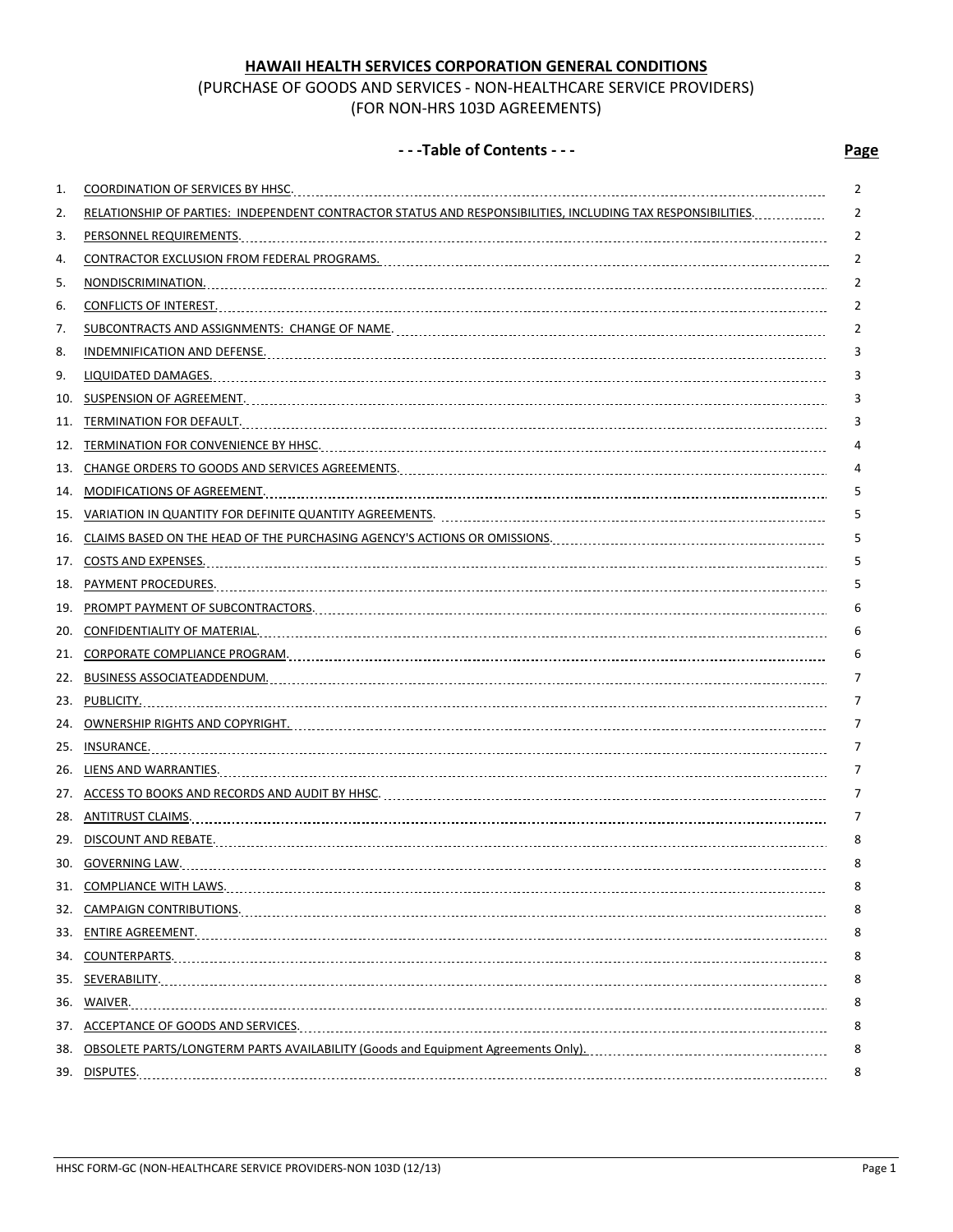**1. COORDINATION OF SERVICES BY HHSC**. The "head of the purchasing agency" (through the Technical Representative(s) or other designee as specified in the Agreement) shall coordinate the services to be provided by the CONTRACTOR in order to complete the performance required in this Agreement. The CONTRACTOR shall maintain communication with the head of the purchasing agency through the Technical Representative(s) or other designee at all stages of the CONTRACTOR's work, and submit to the head of the purchasing agency for resolution any questions which may arise as to the performance of this Agreement. "Purchasing agency" as used in these General Conditions means and includes any HHSC region or facility which is authorized to enter into contracts for the procurement of goods and services. The term "HHSC" refers to HHSC and the region or facility  $\boldsymbol{a}$ . entering into this Agreement.

#### **2. RELATIONSHIP OF PARTIES: INDEPENDENT CONTRACTOR STATUS AND RESPONSIBILITIES, INCLUDING TAX RESPONSIBILITIES**.

- a. In the performance of services required under this Agreement, the CONTRACTOR is an independent contractor, with the authority and responsibility to control and direct the performance and details of the work and services required under this agreement; however, HHSC shall have a general right to inspect work in progress to determine whether, in HHSC's opinion, the services are being performed by the CONTRACTOR in compliance with this Agreement. Unless otherwise provided by special 5. condition, it is understood that HHSC does not agree to use the CONTRACTOR exclusively, and that the CONTRACTOR is free to provide services to other individuals or entities.
- b. The CONTRACTOR and the CONTRACTOR's employees and agents are not by reason of this Agreement, agents or employees of HHSC for any purpose, and the CONTRACTOR and the CONTRACTOR's employees and agents shall not be entitled to claim or receive from HHSC any vacation, sick leave, retirement, workers' compensation, unemployment insurance, or other benefits provided to HHSC employees.
- c. The CONTRACTOR shall be responsible for the accuracy, completeness, and adequacy of the CONTRACTOR's performance under this Agreement. Furthermore, the CONTRACTOR intentionally, voluntarily, and knowingly assumes the sole and entire liability to the CONTRACTOR's employees and agents, and to any individual not a party to this Agreement, for all loss, damage, or injury caused by the CONTRACTOR, or the CONTRACTOR's employees or agents in the course of their employment.
- d. The CONTRACTOR shall be responsible for payment of all applicable federal, state, and county taxes and fees which may become due and owing by the CONTRACTOR by reason of this Agreement, including but not limited to (i) income taxes, (ii) employment related fees, assessments, and taxes and (iii) general excise taxes. Unless provided otherwise by agreement between the parties. The CONTRACTOR also is responsible for obtaining all licenses, permits, and certificates that may be required in order to perform this Agreement.
- e. The CONTRACTOR shall obtain a general excise tax license from the Department of Taxation, State of Hawaii, in accordance with Section 237-9, HRS, and shall comply with all requirements thereof.
- f. The CONTRACTOR is responsible for securing all employee-related insurance coverage for the CONTRACTOR and the CONTRACTOR's employees and agents that is or may be required by law, and for payment of all premiums, costs and other liabilities associated with securing the insurance coverage.

#### **3. PERSONNEL REQUIREMENTS**.

- The CONTRACTOR shall secure, at the CONTRACTOR's own expense, all personnel required to perform this Agreement.
- b. The CONTRACTOR shall ensure that the CONTRACTOR's employees or agents are experienced and fully qualified to engage in the activities and perform the services required under this Agreement, and that all applicable licensing and operating requirements imposed or required under federal, state or county law, and all applicable accreditation and other standards of quality generally accepted in the field of the activities of such employees and agents are complied with and satisfied. Where the facility is Joint Commission accredited, CONTRACTOR agrees to meet all applicable Joint Commission standards.
- **4. CONTRACTOR EXCLUSION FROM FEDERAL PROGRAMS**. CONTRACTOR affirmatively states that it and none of its employees, agents or subcontractors performing services or providing goods pursuant to this Agreement are excluded from participation in federal health care programs, as defined in the Social Security Act (Section 1128 and 1128A), and other federal laws and regulations relating to health care. CONTRACTOR has an affirmative duty to verify the accuracy of this statement at least annually and to inform HHSC in the event it is discovered that it is no longer true. HHSC reserves the right to verify that the above statements are true and to immediately cancel this Agreement in the event they are not true.
- **5. NONDISCRIMINATION.** No person performing work under this Agreement, including any subcontractor, employee, or agent of the CONTRACTOR, shall engage in any discrimination that is prohibited by any applicable federal, state, or county law or regulation.
- **6. CONFLICTS OF INTEREST**. The CONTRACTOR represents that neither the CONTRACTOR, nor any employees or agent of the CONTRACTOR, presently has any interest, and promises that no such interest, direct or indirect, shall be acquired, that would or might conflict in any manner or degree with the CONTRACTOR's performance under this Agreement.

## **7. SUBCONTRACTS AND ASSIGNMENTS: CHANGE OF NAME**.

- a. No assignment without consent. The CONTRACTOR shall not assign or subcontract any of the CONTRACTOR'S duties, obligations, or interests under this Agreement and no such assignment or subcontract shall be effective unless the CONTRACTOR obtains the prior written consent of HHSC. Additionally, no assignment by the CONTRACTOR of the CONTRACTOR'S right to compensation under this Agreement shall be effective unless and until the assignment is approved by HHSC.
- b. Recognition of a successor in interest. When in the best interests of HHSC, a successor in interest may be recognized in an assignment agreement in which HHSC, the CONTRACTOR and the assignee or transferee (hereinafter referred to as the "Assignee") agree that:
	- (1) The Assignee assumes all of the CONTRACTOR'S obligations;
	- (2) The CONTRACTOR remains liable for all obligations under this Agreement but waives all rights under this Agreement as against HHSC; and
	- (3) The CONTRACTOR shall continue to furnish, and the Assignee shall also furnish, all required bonds.
- c. Change of name. When the CONTRACTOR asks to change the name under which it holds this Agreement with HHSC, the contract officer of the purchasing agency shall, upon receipt of a document acceptable or satisfactory to said officer indicating such change of name (for example, an amendment to the CONTRACTOR'S articles of incorporation), enter into an amendment to this Agreement with the CONTRACTOR to effect such a change of name. The amendment to this Agreement changing the CONTRACTOR'S name shall specifically indicate that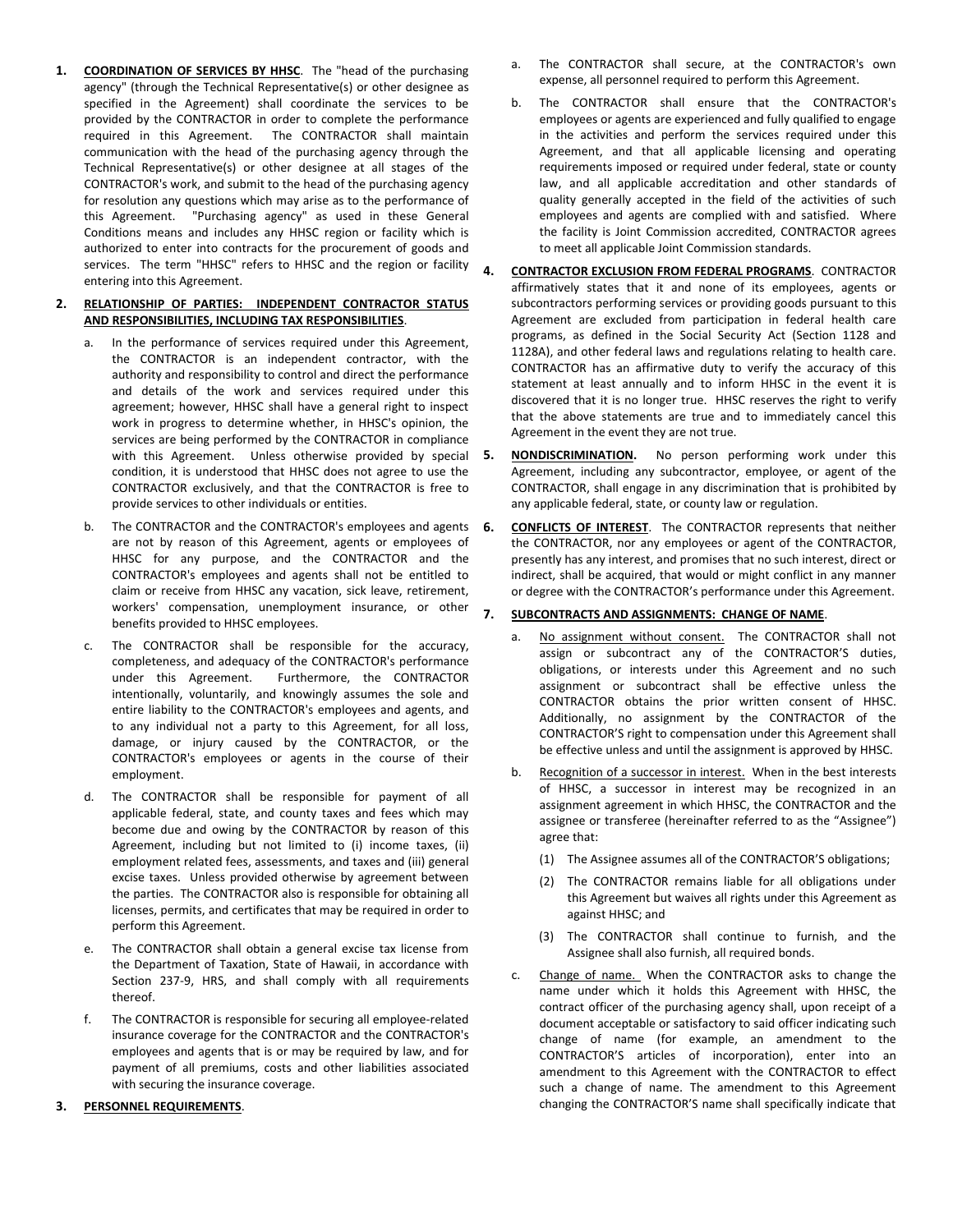no other terms or conditions of this Agreement are thereby changed.

- **8. INDEMNIFICATION AND DEFENSE**. The CONTRACTOR shall defend, indemnify and hold harmless HHSC, the contracting facility, and their directors, employees and agents from and against all liability, loss, damage, cost and expense, demands therefore, arising out of or resulting from any acts or including all attorneys' fees and costs, and all claims, suits and omissions of the CONTRACTOR or the CONTRACTOR'S employees, officers, agents or subcontractors under this Agreement. The provisions of this paragraph shall remain in full force and effect notwithstanding the expiration or early termination of this Agreement for any reason.
- **9. LIQUIDATED DAMAGES**. When the CONTRACTOR is given notice of delay or nonperformance as specified in paragraph 11 (Termination for Default) and fails to cure in the time specified, it is agreed the CONTRACTOR shall pay to HHSC the amount, if any, set forth in this Agreement per calendar day from the date set for cure until either (i) the HHSC reasonably obtains similar goods or services, or both, if the CONTRACTOR is terminated for default, or (ii) until the CONTRACTOR provides the goods or services, or both, if the CONTRACTOR is not terminated for default, to the extent that the CONTRACTOR's delay or nonperformance is excused under paragraph 11.d (Excuse for Nonperformance or Delay Performance), liquidated damages shall not be assessable against the CONTRACTOR. The CONTRACTOR shall remain liable for damages caused other than by delay. This paragraph is of no force and effect unless the amount of liquidated damages is specified in the Agreement.
- **10. SUSPENSION OF AGREEMENT.** HHSC reserves the right at any time and for any reason to suspend this Agreement for any reasonable period, upon written notice to the CONTRACTOR in accordance with the provisions herein.
	- a. Order to stop performance. The head of the purchasing agency may, by written order to the CONTRACTOR at any time, and without notice to any surety, require the CONTRACTOR to stop all or any part of the performance called for by this Agreement. This order shall be for a specified period of time not exceeding sixty (60) days unless the parties agree to a different period. Any such order shall be identified specifically as a stop performance order issued pursuant to this section. Stop performance orders shall include, as appropriate: (1) A clear description of the work to be suspended; (2) Instructions as to the issuance of further orders by CONTRACTOR for material or services; (3) Guidance as to action to be taken on subcontracts; and (4) Other instructions and suggestions to the CONTRACTOR for minimizing costs. Upon receipt of such an order the CONTRACTOR shall forthwith comply with its terms and suspend all performance under this Agreement at the time stated, provided, however, the CONTRACTOR shall take all reasonable steps to minimize the occurrence of costs allocable to the performance covered by the order during the period of performance stoppage. Before the stop performance order expires, or within any other period to which the parties shall have agreed, the head of the purchasing agency shall either:
		- (1) Cancel the stop performance order; or
		- (2) Terminate the performance covered by such order as provided in the termination for default provision or the termination the termination for convenience provision of this Agreement.
	- b. Cancellation or expiration of the order. If a stop performance order issued under this section is cancelled at any time during the period specified in the order, or if the period of the order or any extension thereof expires, the CONTRACTOR shall have the right to resume performance. An appropriate adjustment shall be made in the delivery or performance schedule or contract price,

or both, and the Agreement shall be modified in writing accordingly, if:

- (1) The stop performance order results in an increase in the time required for, or in the CONTRACTOR'S cost properly allocable to, the performance of any part of this Agreement and
- (2) The CONTRACTOR asserts a claim for such adjustment within thirty (30) days after the end of the period of performance stoppage provided that if the head of the purchasing agency decides that the facts justify such action, any such claim asserted may be received and acted upon at any time prior to final payment under this Agreement.
- c. Termination of stopped performance. If a stop performance order is not cancelled and the performance covered by such order is terminated for default or convenience, the reasonable costs resulting from the stop performance order shall be allowable by adjustment or otherwise.
- d. Adjustment of price. Any adjustment in contract price made pursuant to this paragraph shall be determined in accordance with the price adjustment provisions of this Agreement.

# **11. TERMINATION FOR DEFAULT**.

- a. Default. If the CONTRACTOR refuses or fails to perform any of the provisions of this Agreement with such diligence as will ensure its completion within the time specified in this Agreement, or any extension thereof, or otherwise fails to timely satisfy the Agreement provisions, or commits any other substantial breach of this Agreement, the head of the purchasing agency may notify the CONTRACTOR in writing of the delay or non-performance and if not cured in ten (10) days or any longer time specified in writing by the head of the purchasing agency, such officer may terminate the CONTRACTOR's right to proceed with the Agreement or such part of the Agreement as to which there has been delay or a failure to properly perform. In the event of termination in whole or in part the head of the purchasing agency may procure similar goods or services in a manner and upon the terms deemed appropriate. The CONTRACTOR shall continue performance of the Agreement to the extent it is not terminated and shall be liable for excess costs incurred in procuring similar goods and services.
- b. CONTRACTOR'S duties. Notwithstanding termination of the Agreement and subject to any directions from the head of the purchasing agency, the CONTRACTOR shall take timely, reasonable, and necessary action to protect and preserve property in the possession of the CONTRACTOR in which the State of Hawaii or HHSC has an interest.
- c. Compensation. Payment for completed goods and services delivered and accepted by the HHSC shall be at the price set forth in the Agreement. Payment for the protection and preservation of property shall be in an amount agreed upon by the CONTRACTOR and the head of the purchasing agency. If the parties fail to agree, the head of the purchasing agency shall set an amount. The HHSC may withhold from amounts due the CONTRACTOR such sums as the head of the purchasing agency deems to be necessary to protect the HHSC against loss because of outstanding liens or claims and to reimburse the HHSC for the excess costs expected to be incurred by the HHSC in procuring similar goods and services.
- d. Excuse for nonperformance or delayed performance. The CONTRACTOR shall not be in default by reason of any failure in performance of this Agreement in accordance with its terms, including any failure by the CONTRACTOR to make progress in the prosecution of the performance hereunder which endangers such performance, if the CONTRACTOR has notified the Agency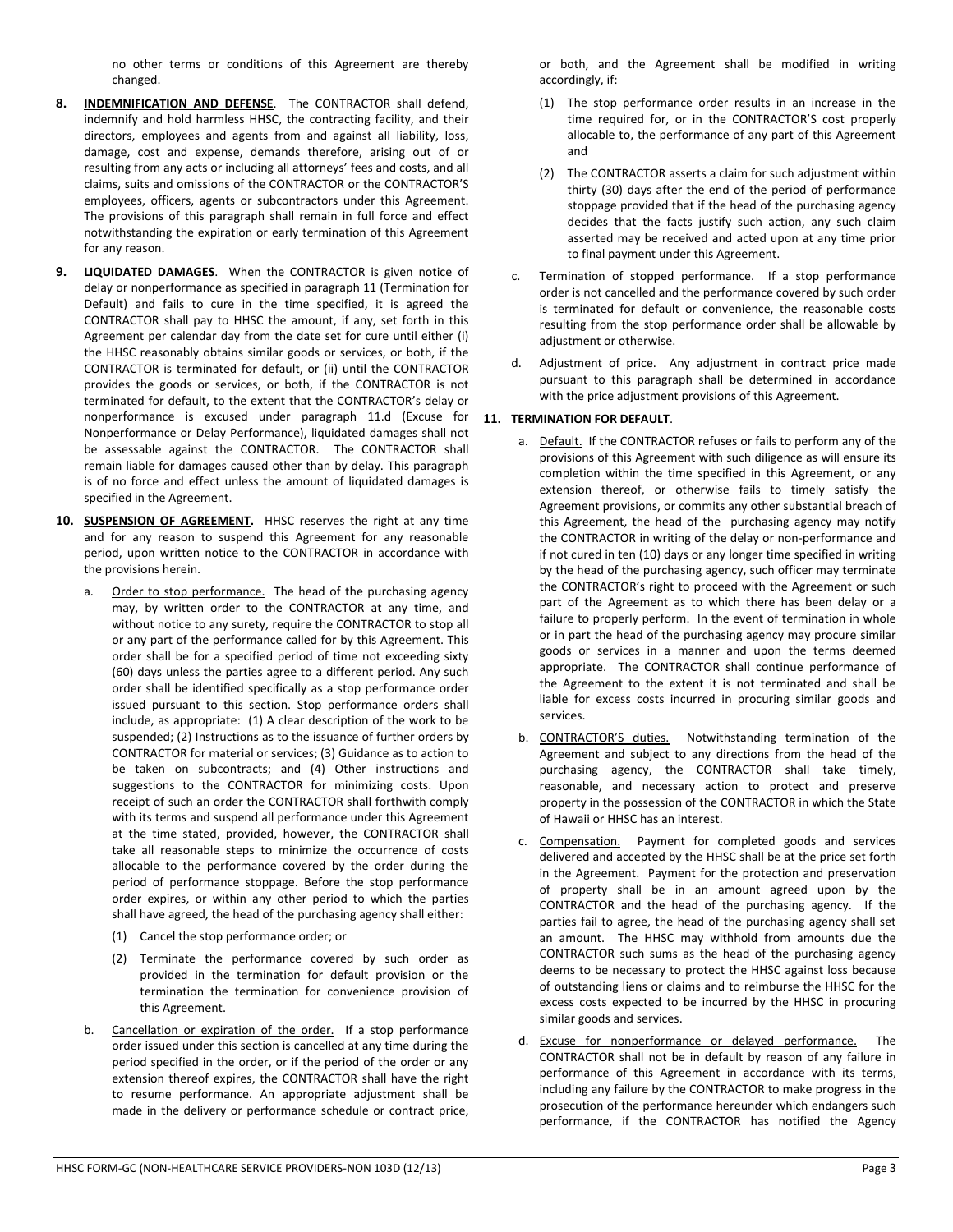procurement officer within fifteen (15) days after the cause of the delay and failure arises out of causes such as: acts of God; acts of a Public enemy; acts of the State of Hawaii and any other governmental body in its sovereign or contractual capacity; fires; floods; epidemics; quarantine restrictions; strikes or other labor disputes; freight embargoes; or unusually severe weather. If the failure to perform is caused by the failure of a subcontractor to perform or to make progress, and if such failure arises out of causes similar to those set forth above, the CONTRACTOR shall not be deemed to be in default, unless the goods and services to be furnished by the subcontractor were reasonably obtainable from other sources in sufficient time to permit the CONTRACTOR to meet the requirements of the Agreement. Upon request of the CONTRACTOR, the head of the purchasing agency shall ascertain the facts and extent of such failure, and, if such officer determines that any failure to perform was occasioned by any one or more of the excusable causes, and that, but for the excusable cause, the CONTRACTOR'S progress and performance would have met the terms of the Agreement, the delivery schedule shall be revised accordingly, subject to the rights of HHSC under this Agreement. As used in this paragraph the term "subcontractor" means subcontractor at any tier.

- Erroneous termination for default. If, after notice of termination of the CONTRACTOR's right to proceed under this paragraph, it is determined for any reason that the CONTRACTOR was not in default under this paragraph, or that the delay was excusable under the provisions of subparagraph 11.d, "Excuse for nonperformance or delayed performance," the rights and obligations of the parties shall be the same as if the notice of termination had been issued pursuant to paragraph 12.
- f. Additional rights and remedies. The rights and remedies provided in this paragraph are in addition to any other rights and remedies provided by law or under this Agreement.

# **12. TERMINATION FOR CONVENIENCE BY HHSC**

- a. Termination for convenience of goods and services agreements. The head of the purchasing agency may, when the interests of HHSC so require, terminate this Agreement in whole or in part, for the convenience of HHSC. HHSC shall give written notice of the termination to the CONTRACTOR specifying the part of the Agreement terminated and when such termination becomes effective. HHSC shall exercise its rights under this paragraph in good faith and only when circumstances subsequent to the signing of this Agreement are changed to the extent that continuation of the Agreement is not in the best interest of HHSC. Such termination shall not be arbitrary or capricious.
- b. CONTRACTOR's obligations. The CONTRACTOR shall mitigate the cost of termination and incur no further obligations in connection with the terminated performance. The CONTRACTOR will stop performance to the extent specified on the date(s) set in the notice of termination. The CONTRACTOR shall also terminate outstanding orders and subcontracts as they relate to the terminated performance. The CONTRACTOR shall settle the liabilities and claims arising out of the termination of subcontracts and orders connected with the terminated performance. The head of the purchasing agency may direct the CONTRACTOR to assign the CONTRACTOR'S right, title, and interest under terminated orders or subcontracts to HHSC. The CONTRACTOR must still complete the performance not terminated by the notice of termination and may incur obligations as necessary to do so.
- Right to goods and work product. The head of the purchasing agency may require the CONTRACTOR to transfer title and deliver to HHSC in the manner and to the extent directed by the head of the purchasing agency:
	- (1) Any completed goods or work product; and
- (2) The partially completed goods and materials, parts, tools, dies, jigs, fixtures, plans, drawings, information, and contract rights (hereinafter called "manufacturing material") as the CONTRACTOR has specifically produced or specially acquired for the performance of the terminated part of this Agreement; and
- (3) The CONTRACTOR shall, upon direction of the head of the purchasing agency, protect and preserve property in the possession of the CONTRACTOR in which the HHSC has an interest. If the head of the purchasing agency does not exercise this right, the CONTRACTOR shall use best efforts to sell such goods and manufacturing materials. Use of this paragraph in no way implies that HHSC has breached the Agreement by exercise of the termination for convenience provision.
- d. Compensation. The CONTRACTOR may submit a termination claim specifying the unavoidable costs incurred because of the termination for convenience. This claim is in addition to any claim for payment for goods or services already performed prior to the termination. The head of the purchasing agency shall review the termination claim and respond to the CONTRACTOR with written objections or full payment within 60 days, provided that the claim is substantiated with invoice documentation. The amount paid for a termination claim shall be determined by the head of the purchasing agency but in no event shall exceed the amount remaining on the contract.
- **13. CHANGE ORDERS TO GOODS AND SERVICES AGREEMENTS.** A change order is a written order signed by the head of the purchasing agency, directing the CONTRACTOR to make changes which the below "change clause" authorizes the head of the purchasing agency to order without the consent of the CONTRACTOR.
	- Change clause. By written order, at any time, and without notice to any surety, the head of the purchasing agency may, unilaterally, order of the CONTRACTOR:
		- (1) Changes in the work within the scope of the Agreement; and
		- (2) Changes in the time of performance of the Agreement that do not alter the scope of the work of the Agreement.
	- b. Adjustment of price or time for performance. If any change order increases or decreases the CONTRACTOR'S cost of, or the time required for, performance of any part of the work under this Agreement, an adjustment shall be made and the Agreement modified in writing accordingly. Any adjustment in Agreement price made pursuant to this clause shall be determined, where applicable, in accordance with the price adjustment clause of this Agreement or as negotiated. Failure of the parties to agree to an adjustment shall not excuse the CONTRACTOR from proceeding with the Agreement as changed, provided that the head of the purchasing agency promptly and duly makes the provisional adjustments in payment or time for the direct costs of the work as HHSC deems reasonable. The right of the CONTRACTOR to dispute the Agreement price or time required for performance or both shall not be waived by its performing the work, provided however, that it follows the written notice requirements for disputes and claims established in the Agreement or in these rules.
	- c. Time period of claim. Within ten (10) days after receipt of a written change order, unless the period is extended by the head of the purchasing agency in writing, the CONTRACTOR shall respond with a claim for an adjustment. The requirement for a timely written response cannot be waived and shall be a condition precedent to the assertion of a claim.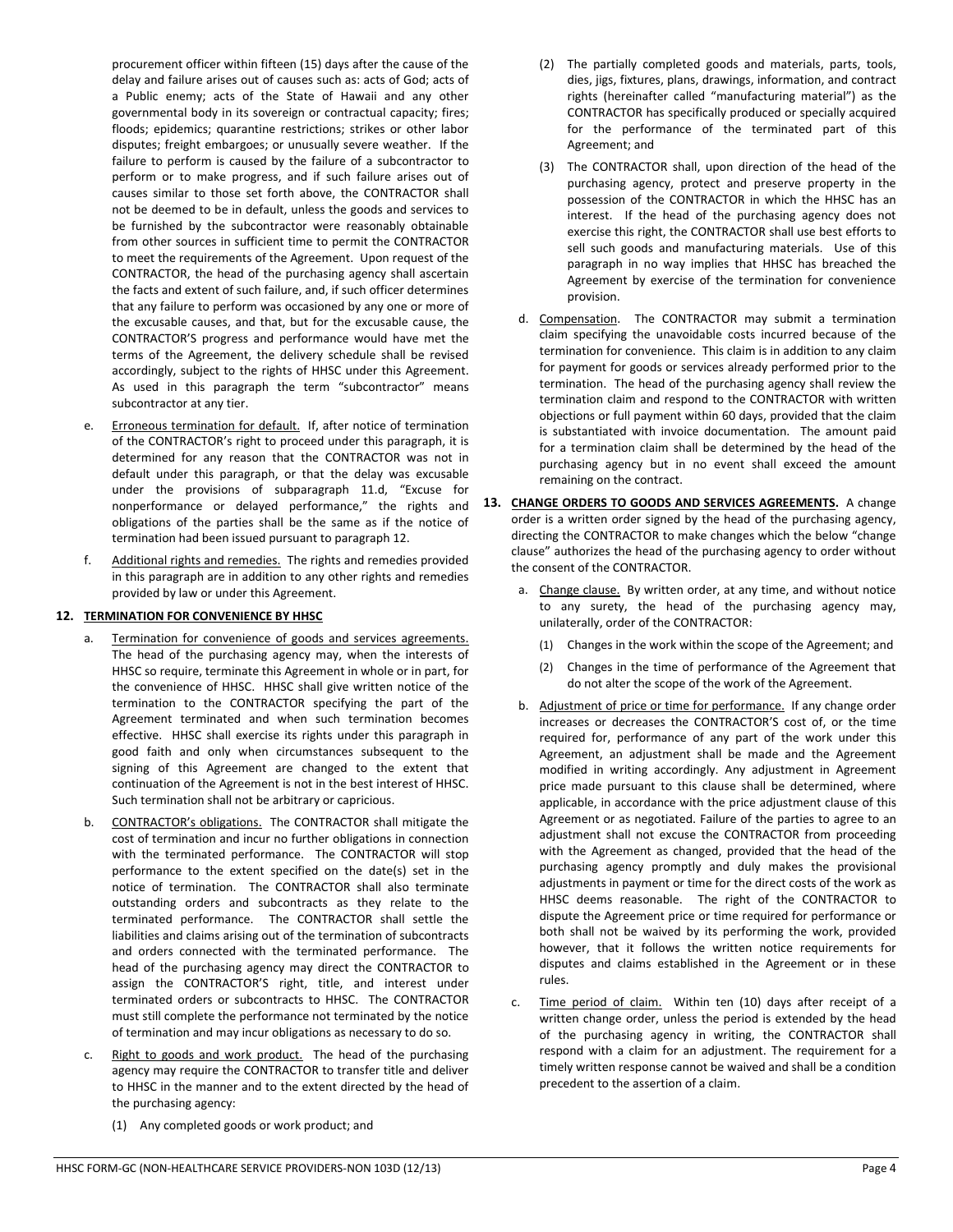- d. Claim barred after final payment. No claim by the CONTRACTOR for an adjustment hereunder shall be allowed if written response is not given prior to final payment under this Agreement.
- e. Claims not barred. In the absence of a change order, nothing in the clause shall be deemed to restrict the CONTRACTOR'S right to pursue a claim under the Agreement or for contract.

# **14. MODIFICATIONS OF AGREEMENT**.

- a. In writing. Any modification, alteration, amendment, change or extension of any term, provision or condition of this Agreement shall be made by written amendment to this Agreement signed by the CONTRACTOR and HHSC. Change orders shall be made in accordance with paragraph 13 herein.
- b. No oral modification. No oral modification, alteration, amendment, change or extension of any term, provision or condition of this Agreement shall be permitted or acknowledged.
- c. Adjustment of price or time for performance. If any modification increases or decreases the CONTRACTOR'S cost of, or the time required for, performance of any part of the work under this Agreement, an adjustment shall be made and this Agreement modified in writing accordingly. Any adjustment in price made pursuant to this clause shall be determined, where applicable, in accordance with the price adjustment clause of this Agreement or as negotiated.
- d. Claim barred after final payment. No claim by the CONTRACTOR for an adjustment hereunder shall be allowed if written modification of the Agreement is not made prior to final payment under this Agreement.
- e. Claims not barred. In the absence of a written modification to the Agreement, nothing in this clause shall be deemed to restrict the CONTRACTOR'S right to pursue a claim under this Agreement or for a breach of contract.
- **15. VARIATION IN QUANTITY FOR DEFINITE QUANTITY AGREEMENTS.**  Upon the agreement of HHSC and the CONTRACTOR, the quantity of goods or services, or both, if a definite quantity is specified in the Agreement, may be increased by a maximum of ten per cent (10%); provided the unit prices will remain the same except for any price adjustments otherwise applicable; and the head of the purchasing agency makes a written determination that such an increase will either be more economical than awarding another Agreement or that it would not be practical to award another agreement.

## **16. CLAIMS BASED ON THE HEAD OF THE PURCHASING AGENCY'S ACTIONS OR OMISSIONS**.

- a. Change in scope. If any action or omission on the part of the head of the purchasing agency (which term includes the designee of such officer) requiring performance changes within the scope of the Agreement constitutes the basis for a claim by the CONTRACTOR for additional compensation, damages or a extension of time for completion, the CONTRACTOR shall continue with performance of the Agreement in compliance with the directions or orders of proper officials, but by so doing, the CONTRACTOR shall not be deemed to have prejudiced any claim for additional compensation, damages or extension of time for completion, provided:
	- (1) Written notice required. The CONTRACTOR shall give written notice to the head of the purchasing agency:
		- (A) Prior to the commencement of the performance involved, if at that time the CONTRACTOR knows of the occurrence of such action or omission;
		- (B) Written thirty (30) days after the CONTRACTOR knows of the occurrence of such action or omission, if the CONTRACTOR did not have such knowledge prior to the commencement of the performance, or
- (C) Within such further time as may be allowed by the head of the purchasing agency in writing.
- (2) Notice content. This notice shall state that the CONTRACTOR regards the act or omission as a reason which may entitle the CONTRACTOR to additional compensation, damages or an extension of time. The head of the purchasing agency, upon receipt of such a notice, may rescind such action, remedy such omission or take such other steps as may be deemed advisable.
- (3) Basis must be explained. The notice required by this paragraph must describe as clearly as practicable at the time the reasons why the CONTRACTOR believes that additional compensation, damages or an extension or an extension of time may be remedies to which the CONTRACTOR is entitled; and
- (4) Claim must be justified. The CONTRACTOR must maintain and, upon request, make available to the head of the purchasing agency within a reasonable time, detailed records to the extent practicable, and other documentation and evidence satisfactory to HHSC, justifying the claimed additional costs or an extension of time in connection with such changes.
- b. CONTRACTOR not excused. Nothing herein contained, however shall excuse the CONTRACTOR from compliance with any rules or laws precluding collusion or bad faith in causing the issuance of or performing change orders which are clearly not within the scope of the Agreement.
- **17. COSTS AND EXPENSES.** Any reimbursement due the CONTRACTOR for per diem and transportation expenses under this Agreement shall be subject to the following guidelines, unless otherwise stated in the Agreement:
	- a. Reimbursement for air transportation shall be for actual cost or coach class airfare, whichever is less.
	- b. Reimbursement for ground transportation costs shall not exceed the actual cost of renting an intermediate-sized vehicle.
	- c. Unless prior written approval of the head of the purchasing agency is obtained, reimbursement for subsistence allowable (i.e., hotel and meals) shall be \$145 per day, which consists of \$85 for hotel and \$60 for food, computed on quarter days. No other travel or living expense (e.g., tips, entertainment, alcohol, etc.) shall be reimbursed by HHSC, other than those items listed in subparagraphs a and b, above. Invoices shall document the days of travel by including the name of the traveler, itinerary, airfare receipt, hotel receipt, and ground transportation receipts. All travel must be pre-approved by the HHSC technical representative.
	- c. CONTRACTORS with an office located on the same island as the site of the services to be provided pursuant to this Agreement are not entitled to per diem or transportation expense reimbursement unless explicitly specified in the Agreement.

# **18. PAYMENT PROCEDURES**.

- a. Original invoices required. All payments under this Agreement shall be made only upon submission by the CONTRACTOR of original invoices specifying the amount due and certifying that services requested under the Agreement have been performed by the CONTRACTOR according to the Agreement.
- b. Payment only for work under contract. HHSC is not responsible to pay for work performed by CONTRACTOR or its subcontractors that is not in this Agreement and any amendments or change orders thereto. All CONTRACTORS must follow paragraph 14, Modifications of Agreement or paragraph 13, Change Orders to Goods and Services Agreements and must have proper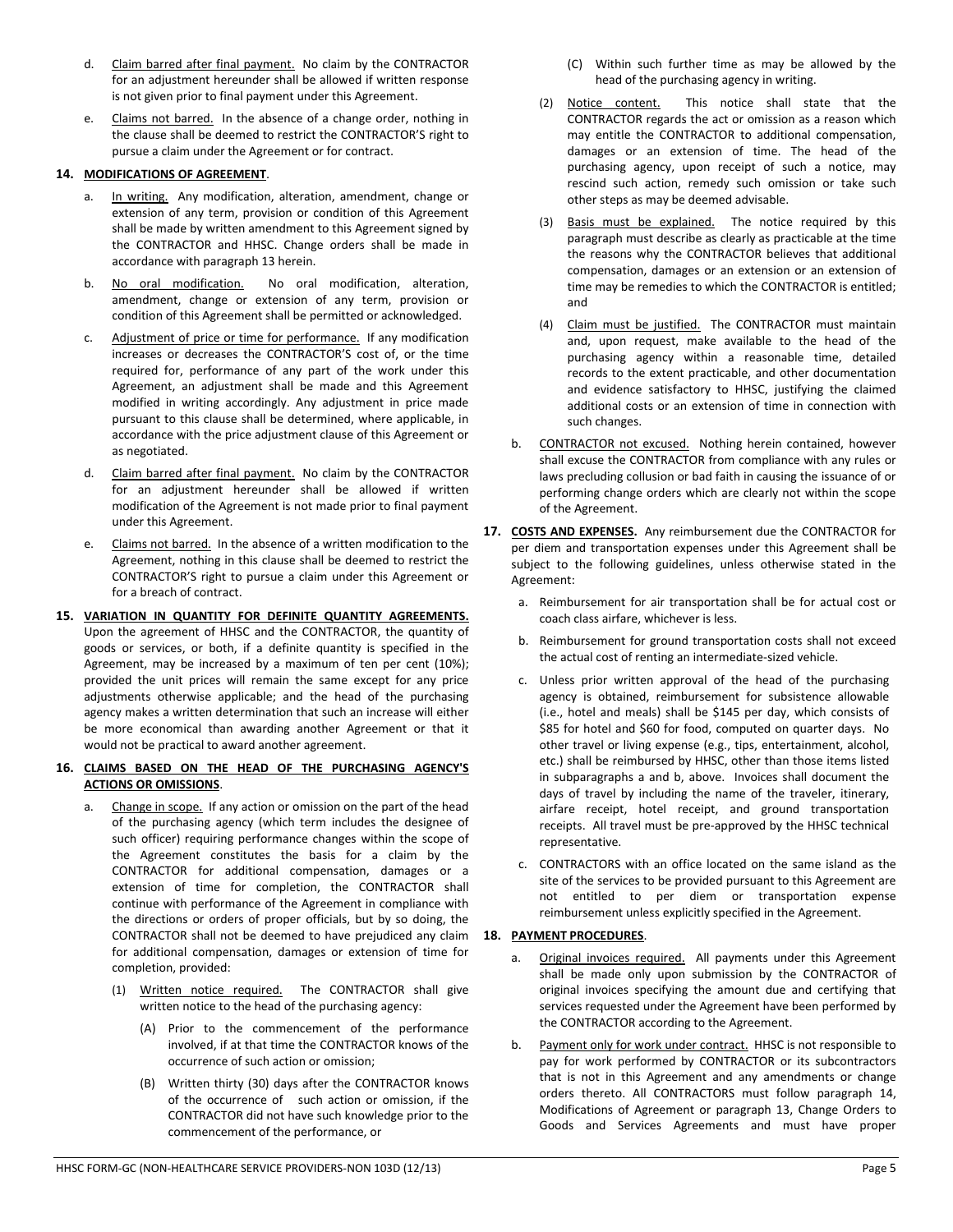#### **19. PROMPT PAYMENT OF SUBCONTRACTORS.**

- a. Generally. Any money paid to a CONTRACTOR shall be disbursed to subcontractors within ten days after receipt of the money in accordance with the terms of the subcontract; provided that the subcontractor has met all the terms and conditions of the subcontract and there are no bona fide disputes on which the procurement agency has withheld payment.
- b. Final payment. Upon final payment to the CONTRACTOR, full payment to the subcontractor, including retainage, shall be made within ten days after receipt of the money; provided that there are no bona fide disputes over the subcontractor's performance under the subcontract.
- c. Penalty. The procurement officer or the CONTRACTOR, as applicable, will be subject to a penalty of one and one-half per cent per month upon outstanding amounts due that were not timely paid by the responsible party under the following conditions. Where a subcontractor has provided evidence to the CONTRACTOR of satisfactorily completing all work under their subcontract and has provided a properly documented final payment request as described in paragraph (d), and:
	- (1) Has provided to the CONTRACTOR an acceptable performance and payment bond for the project executed by a surety company authorized to do business in the State, as provided in section 103-32.1, HRS; or
	- (2) The following has occurred:
		- (A) A period of ninety days after the day on which the last of the labor was done or performed and the last of the material was furnished or supplied has elapsed without written notice of a claim given to CONTRACTOR and the surety, as provided for in section 103D-324, HRS (reference of HRS 103D-324 provision does not intend to imply that this contract is governed by that chapter or the implementing rules and regulations); and
		- (B) The subcontractor has provided to the CONTRACTOR, an acceptable release of retainage bond, executed by a surety company authorized to do business in the State, in an amount of not more than two times the amount being retained or withheld by the CONTRACTOR; any other bond acceptable to the CONTRACTOR; or any other form of mutually acceptable collateral, then, all sums retained or withheld from a subcontractor and otherwise due to the subcontractor for satisfactory performance under the subcontract shall be paid by the procurement officer to the CONTRACTOR and subsequently, upon receipt from the procurement officer, by the CONTRACTOR to the subcontractor within the applicable time periods specified in paragraph (b) and section 103-10, HRS. The penalty may be withheld from future payment due to the CONTRACTOR, if the CONTRACTOR was the responsible party. If a CONTRACTOR has violated paragraph (2) three or more times within two years of the first violation, the contractor shall be referred by the procurement officer to the contractors license board for action under section 444-17(14), HRS.
- d. A properly documented final payment request from a subcontractor, as required by paragraph (c), shall include:
	- (1) Substantiation of the amounts requested;
- (2) A certification by the subcontractor, to the best of the subcontractor's knowledge and belief, that:
	- (A) The amounts requested are only for performance in accordance with the specifications, terms, and conditions of the subcontract;
	- (B) The subcontractor has made payments due to its subcontractors and suppliers from previous payments received under the subcontract and will make timely payments from the proceeds of the payment covered by the certification, in accordance with their subcontract agreements and the requirements of this section; and
	- (C) The payment request does not include any amount that the subcontractor intends to withhold or retain from a subcontractor or supplier in accordance with the terms and conditions of their subcontract; and
- (3) The submission of documentation confirming that all other terms and conditions required under the subcontract agreement have been fully satisfied.

The procurement officer shall return any final payment request that is defective to the CONTRACTOR within seven days after receipt, with a statement identifying the defect.

d. This section shall not be construed to impair the right of a CONTRACTOR or a subcontractor at any tier to negotiate and to include in their respective subcontracts provisions that provide for additional terms and conditions that are requested to be met before the subcontractor shall be entitled to receive final payment under paragraph (c); provided that any such payments withheld shall be withheld by the procurement officer.

## **20. CONFIDENTIALITY OF MATERIAL**.

- a. All material given to or made available to the CONTRACTOR by virtue of this Agreement, which is identified as proprietary or confidential information, will be safeguarded by the CONTRACTOR and shall not be disclosed to any individual or organization without the prior written approval of the HHSC. It is acknowledged and agreed that all of the trade secrets, business plans, marketing plans, know how, data, contracts, including this Agreement, documents, scientific and medical concepts, billing records, personnel records, medical records of any kind, and referral sources for existing or future services, products, operations, management, business, pricing, financial status, valuations, business plans, goals, strategies, objectives and agreements of HHSC and any of its facilities, affiliates or subsidiaries, and all patient information in any form, whether written, verbal or electronic are confidential ("Confidential Information"); provided, however, that Confidential Information, with the exception of patient information, shall not include information that is in the public domain.
- b. All information, data, or other material provided by the CONTRACTOR to the HHSC is subject to the Uniform Information Practices Act, chapter 92F, HRS, as modified by chapter 323F HRS.
- **21. CORPORATE COMPLIANCE PROGRAM**. A description of the Corporate Compliance Program of HHSC, including orientation materials, is posted on the HHSC internet site (**www.hhsc.org)**. The CONTRACTOR, by signing this contract, acknowledges that it has read said description, and that the CONTRACTOR knows of the fact and substance of the Corporate Compliance Program, which governs operations at all facilities of the HHSC. The CONTRACTOR understands and agrees that employees, agents, and contractors performing any services at any of the HHSC facilities shall be fully subject to such Corporate Compliance Program, as may be amended from time to time, as well as all federal program requirements and applicable policies and procedures of HHSC and its facilities. The Corporate Compliance Program requires periodic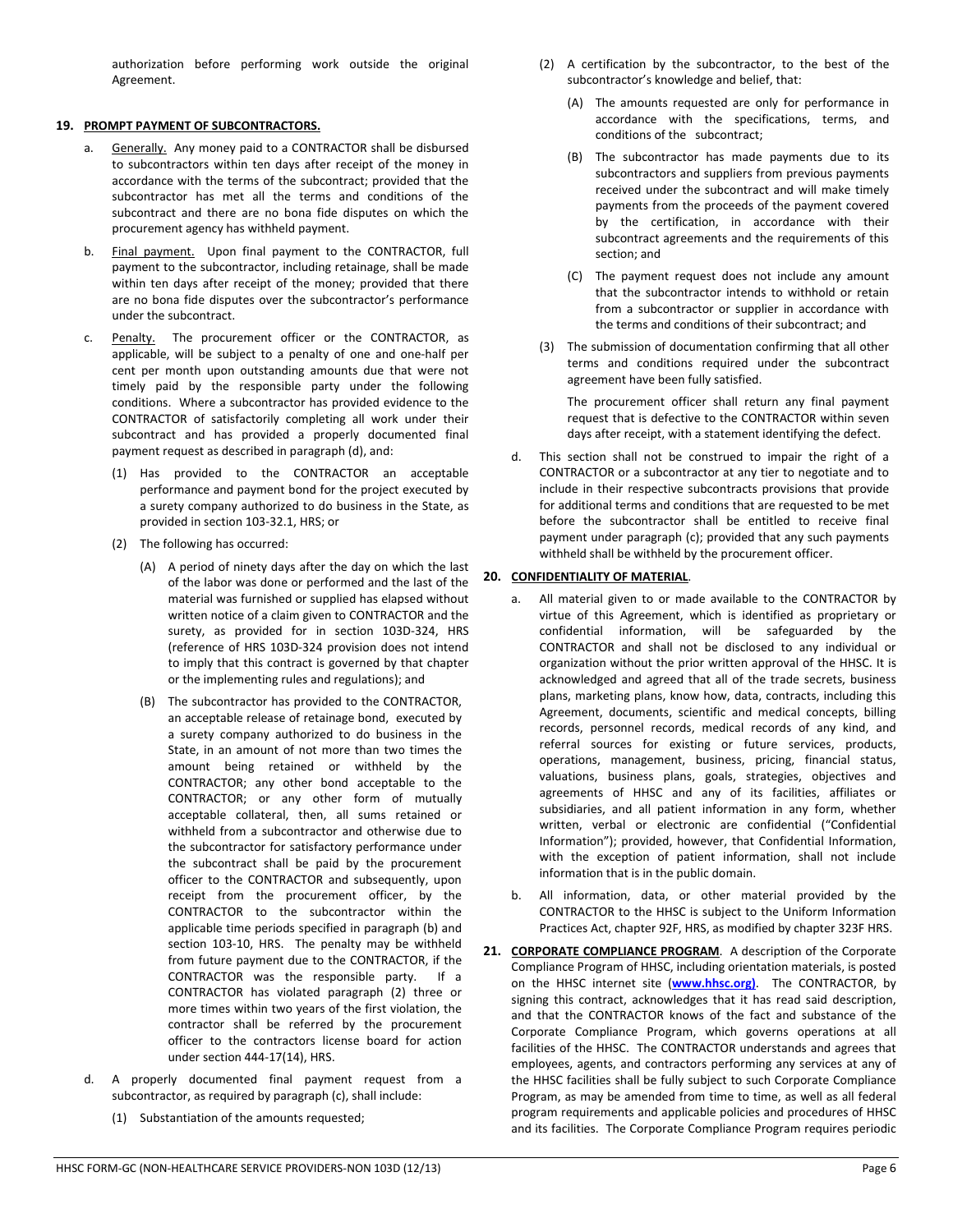training, including an orientation program, of all people who provide financial, business office, personnel, coding, medical records information systems and clinical services in the facility. The CONTRACTOR agrees to cause its employees, agents and contractors who provide financial, business office, personnel, coding, medical records information systems and/or clinical services at any of the HHSC facilities to review the posted orientation materials and participate in any compliance training programs HHSC may require.

- **22. BUSINESS ASSOCIATE ADDENDUM.** By signing this Agreement, CONTRACTOR acknowledges that CONTRACTOR is a Business Associate of HHSC within the meaning of the federal privacy and security laws as stated in 45 C.F.R. Parts 160 and 164, Subparts A, C, and E. CONTRACTOR further acknowledges that CONTRACTOR has read the Business Associate Addendum, which is posted on the HHSC internet site (http://bit.ly/HHSC-BAA) and is applicable to all Business Associates. Said Business Associate Addendum is hereby incorporated by reference and made a part of this Agreement as if fully repeated herein. By signing this Agreement, CONTRACTOR agrees to fully comply with, and be bound by, all terms set forth in the Business Associate Addendum, as it may be amended from time to time.
- **23. PUBLICITY**. The CONTRACTOR shall not refer to the HHSC or any office, agency, or officer thereof, or any HHSC employee, including the head of the purchasing agency, the Agency procurement officer, the HHSC Board of Directors, or to the services or goods, or both, provided under this Agreement, in any of the CONTRACTOR's brochures, advertisements, or other publicity of the CONTRACTOR without the explicit written consent of HHSC. All media contacts with the CONTRACTOR about the subject matter of this Agreement shall be referred to the head of the purchasing agency.
- **24. OWNERSHIP RIGHTS AND COPYRIGHT**. HHSC shall have complete ownership of all material, both finished and unfinished, which is developed, prepared, assembled or conceived by the CONTRACTOR pursuant to this Agreement and all such material shall be considered "works for hire." All such materials shall be delivered to HHSC upon expiration or termination of this Agreement. HHSC, in its sole discretion, shall have the exclusive right to copyright any product, concept, or material developed, prepared, assembled or conceived by the CONTRACTOR pursuant to this Agreement.
- **25. INSURANCE**. During the term of this Agreement, CONTRACTOR shall maintain at all times or cause to be maintained general and professional liability insurance coverage for CONTRACTOR and its employees rendering services to HHSC under this Agreement. The insurance policies shall be issued by a company or companies authorized to do business in Hawaii and approved by HHSC, with combined single limits of not less than ONE MILLION DOLLARS (\$1,000,000) per occurrence and THREE MILLION DOLLARS (\$3,000,000) in the aggregate, or such greater amount as may be required from time to time by HHSC. Said policies shall provide that HHSC shall receive not less than thirty (30) days notice prior to any cancellation or material change or reduction in coverage. No such material change or reduction may be made without approval from HHSC. HHSC shall be listed as an additional insured on all policies. Prior to the commencement of this Agreement, CONTRACTOR shall provide HHSC with a certificate of insurance. Thereafter, prior to the expiration of each policy period, the CONTRACTOR shall provide HHSC with certificates of insurance evidencing the foregoing coverage and provisions. HHSC reserves the right to request a certified copy of the policies. CONTRACTOR shall also carry workers' compensation insurance for CONTRACTOR'S employees in the amounts required by applicable law. Failure to maintain the necessary insurance in accordance with the provisions set forth herein shall constitute a material breach of this Agreement and HHSC shall thereafter have the option of pursing remedies for such breach and/or immediate termination of this Agreement.

## **26. LIENS AND WARRANTIES**.

- Liens. All products provided under this Agreement shall be free of all liens and encumbrances.
- b. Warranties for products and services. In the event this Agreement is for the provision of products (goods or equipment), CONTRACTOR warrants that it has all rights, title and interest in and to all products sold, leased or licensed to HHSC. CONTRACTOR also warrants that the products shall substantially conform to all descriptions, specifications, statements of work and representations set forth in the Agreement, schedules, publications of CONTRACTOR and/or any order(s), and will be free from defects in materials, performance, workmanship and design. CONTRACTOR further warrants that it will perform any services required with promptness, diligence and in accordance with prevailing standards in the industry to the reasonable satisfaction of HHSC. The Warranty period shall commence after Acceptance, as defined in this Agreement. Any specific warranty periods shall be as set forth in the proposals, schedules, orders or Special Conditions pertaining to this Agreement but in any event such warranty period shall not be less than one (1) year.
- **27. ACCESS TO BOOKS AND RECORDS AND AUDIT BY HHSC**. If the value or cost of Services rendered to HHSC pursuant to this Agreement is Ten Thousand Dollars (\$10,000.00) more over a twelve-month period, CONTRACTOR agrees as follows:
	- a. Until the expiration of four (4) years after the furnishing of such services, CONTRACTOR shall, upon written request, make available to the Secretary of the Department of Health and Human Services (the "Secretary"), the Secretary's duly-authorized representative, the Comptroller General, or the Comptroller General's duly- authorized representative, such books, documents, and records as may be necessary to certify the nature and extent of the cost of such Services; and
	- b. If any such Services are performed by way of subcontract with another organization and the value or cost of such subcontracted Services is Ten Thousand Dollars (\$10,000.00) or more over a twelve month period such subcontract shall contain and CONTRACTOR shall enforce a clause to the same effect as paragraph 26.a, above. The availability of CONTRACTORS' books, documents and records shall be subject to all applicable legal requirements, including such criteria and procedures for obtaining access that may be promulgated by the Secretary. The provisions of paragraph 26.a and 26.b. shall survive the expiration or other termination of this Agreement regardless of the cause of such termination.
	- c. HHSC may, at reasonable times and places, audit the books and records of the CONTRACTOR, prospective contractor, subcontractor or prospective subcontractor which are related to this Agreement.
- **28. ANTITRUST CLAIMS.** The HHSC and the CONTRACTOR recognize that in actual economic practice, overcharges resulting from antitrust violations are in fact usually borne by the purchaser. Therefore, the CONTRACTOR hereby assigns to HHSC any and all claims for overcharges as to goods and materials purchased in connection with this Agreement, except as to overcharges which result from violations commencing after the price is established under this Agreement and which are not passed on to the HHSC under an escalation clause.
- **29. DISCOUNT AND REBATE.** CONTRACTOR hereby acknowledges its obligations to comply with any and all requirements imposed upon it as a seller under 42 U.S.C. Sec. 1320a-7b(b)(3)(A) and 42 C.F.R. Sec. 1001.952(h) Discounts.
- **30. GOVERNING LAW.** The validity of this Agreement and any of its terms or provisions, as well as the rights and duties of the parties to this Agreement, shall be governed by the laws of the State of Hawaii. Any action at law or in equity to enforce or interpret the provisions of this